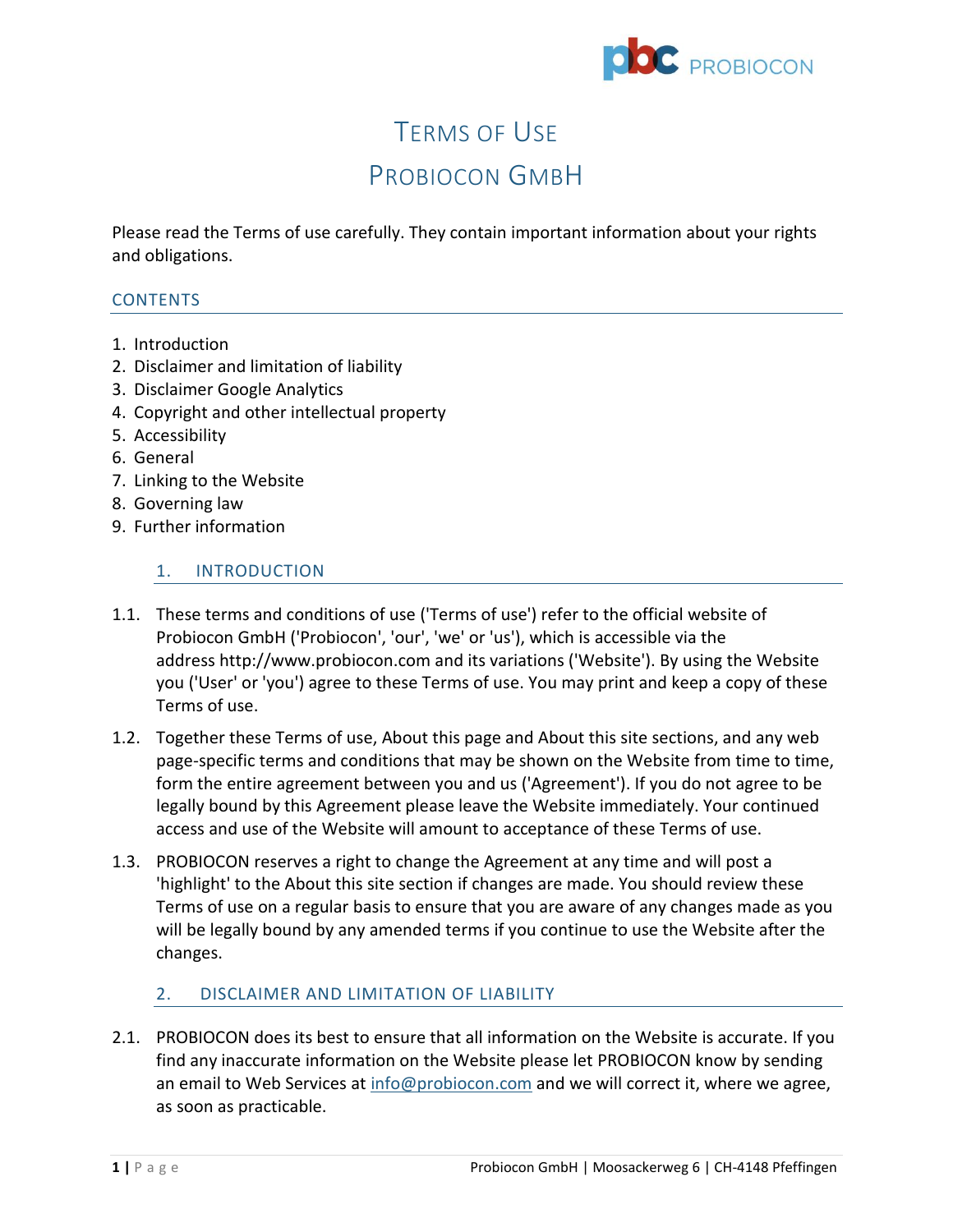

- 2.2. PROBIOCON gives no warranty or assurance about the content of the Website. As the Website is under constant development its contents may be incorrect or out-of-date and are subject to change without notice. While PROBIOCON makes every effort to ensure that the content of the Website is accurate, PROBIOCON cannot accept liability for the accuracy of all content at any given point in time.
- 2.3. The Website includes forward-looking statements that reflect PROBIOCON's intentions, beliefs or current expectations. These forward-looking statements can be identified by the use of forward-looking terminology. These forward-looking statements include all matters that are not historical facts. These forward-looking statements are subject to risks, uncertainties and assumptions and other factors that could cause PROBIOCON's actual results, operations, activities, condition, performance, prospects, growth or opportunities to differ materially from those expressed in, or suggested by, these forward-looking statements, such as the PROBIOCON's outcomes in future pre-clinical studies and clinical trials. As a result, you are cautioned not to place any undue reliance on such forward-looking statements. In addition, even if the PROBIOCON's results, condition, and growth and the development of the industry in which PROBIOCON operates are consistent with the forward-looking statements contained in this presentation, those results or developments may not be indicative of results or developments in future periods;
- 2.4. PROBIOCON makes every effort to ensure that its computer infrastructure is error- and virus-free but does not warrant that any material available for downloading from the Website will be free from infection, viruses and/ or other code that has contaminating or destructive properties. You are responsible for implementing sufficient procedures and virus checks (including anti-virus and other security checks) to satisfy your particular requirements for the accuracy of data input and output.
- 2.5. Neither PROBIOCON nor any of its agents, employees and sub-contractors shall be liable to you or any other party for any claim, loss, demand or damages whatsoever (whether such claims, loss, demands or damages were foreseeable, known or otherwise) arising out of or in connection with the use of the Website or information, content or materials included on the Website.
- 2.6. In no event shall PROBIOCON or any of its agents, employees or sub-contractors be liable to you for any indirect or consequential loss or damage, and whether or not advised of the possibility of such claim, loss, demand or damages and arising in tort (including negligence), contract or otherwise, to the fullest extent permitted by law.
- 2.7. The Website provides hypertext links to other sites operated by other people. Using such a link means you are leaving the Website. PROBIOCON takes no responsibility for, and gives no warranties, endorsements, guarantees or representations in respect of, linked sites. PROBIOCON is not responsible for the privacy practices, nor do we accept any liability in connection with the content of, such websites, including those of our group entities, which will in some cases have their own privacy policies tailored for the particular business practices and educational sectors in which they operate. Any concerns regarding any external link should be directed to its website administrator or web master.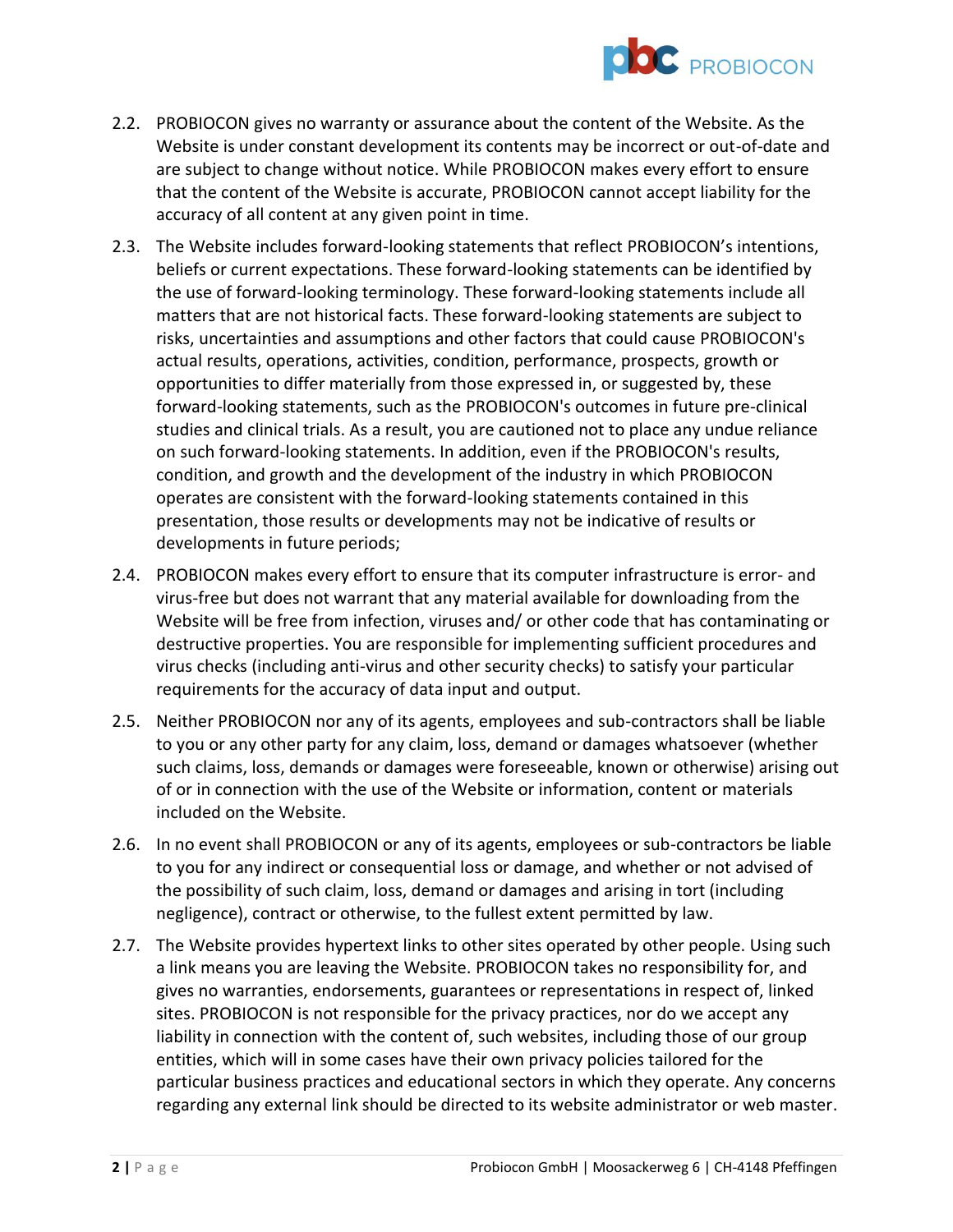

- 2.8. We are a distributor (and not a publisher) of content supplied by third parties and users of the internet. Any opinions, advice, statements, services, offers, or other information or content expressed or made available by third parties, including information providers, or users, are those of the authors or distributors and not of us. We do not necessarily endorse nor are we responsible for the accuracy or reliability of any opinion, advice or statement made on the Website.
- 2.9. The information on the Website is not intended to address your particular requirements. Such information does not constitute any form of advice or recommendation by us and is not intended to be relied upon by you in making (or refraining from making) any specific educational, or other, decisions. You should take your own advice and/ or make specific enquiries and independently verify any information before relying upon it.
- <span id="page-2-0"></span>2.10. If you make an arrangement with anyone named in or connected with the Website this is at your sole risk.

# 3. DISCLAIMER GOOGLE ANALYTICS

3.1. This website uses Google Analytics, a web analysis service of Google Inc. (Google). Google Analytics uses cookies, i.e. text files stored on your computer to enable analysis of website usage by you. Information generated by the cookie about your use of this website is usually transmitted to a Google server in the United States and stored there. In case of activated IP anonymization on this website, however, your IP address is previously truncated by Google within member states of the European Union or in other states which are party to the agreement on the European Economic Area. Only in exceptional cases is a full IP address transmitted to a Google server in the United States and truncated there. On behalf this website's owner, Google will use this information to evaluate your use of the website, compile reports about website activities, and provide the website's operator with further services related to website and Internet usage. The IP address sent from your browser as part of Google Analytics is not merged with other data by Google. You can prevent storage of cookies by appropriately setting your browser software; in this case, however, please note that you might not be able to fully use all functions offered by this website. In addition, you can prevent data generated by the cookie and relating to your use of the website (including your IP address) from being collected and processed by Google, by downloading and installing a browser plug-in from the following link: [tools.google.com](http://tools.google.com/dlpage/gaoptout?hl=en)

This website uses Google Analytics with the extension "anonymizeIP()", IP addresses being truncated before further processing in order to rule out direct associations to persons.

# <span id="page-2-1"></span>4. COPYRIGHT AND OTHER INTELLECTUAL PROPERTY

4.1. The Website contains copyright material, trade names and marks and other proprietary information, including, but not limited to, text, software, photos and graphics, including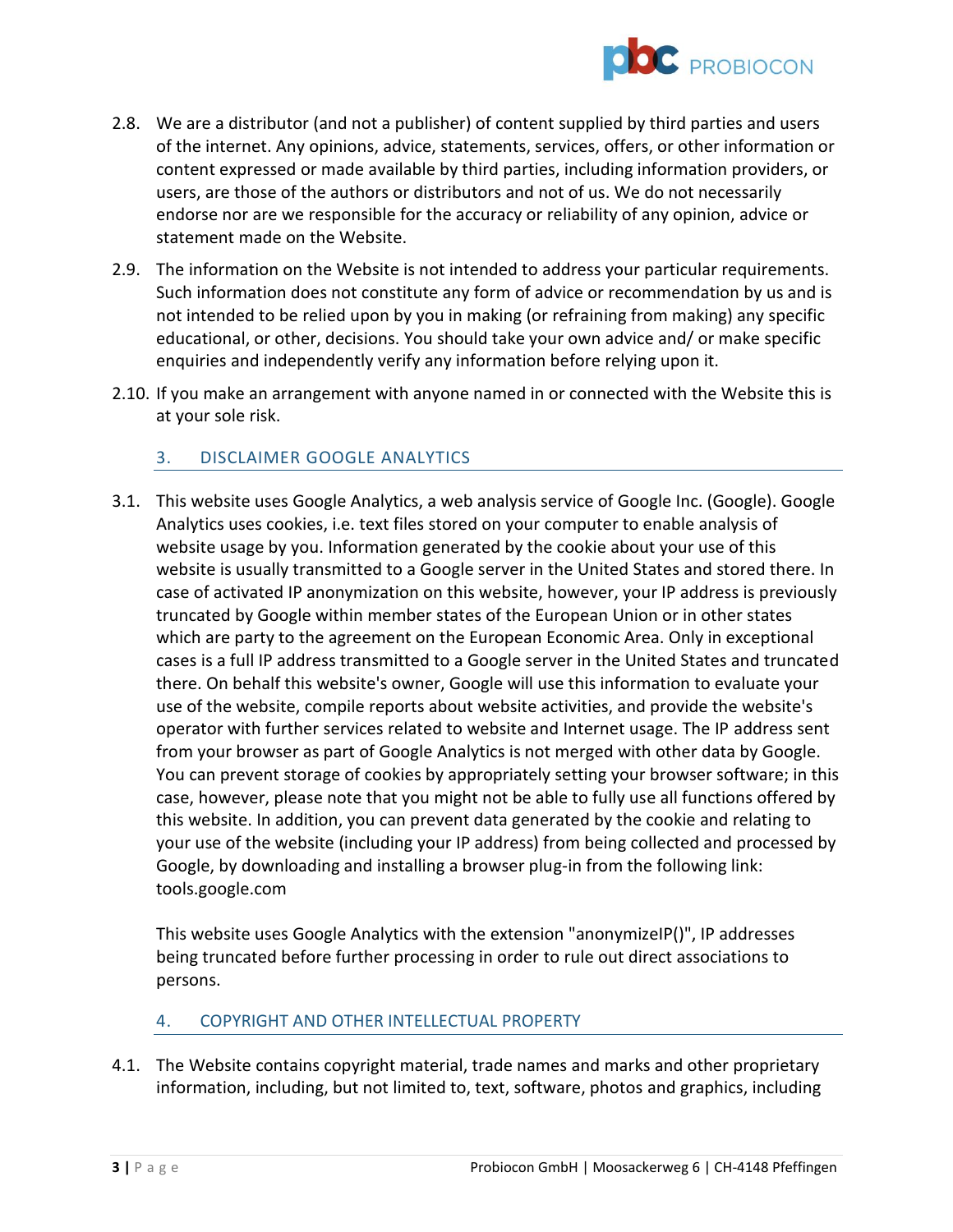

video, graphics, music and sound ('Content'). The Content is protected by copyright law, registered and unregistered trademarks, database rights and other intellectual property rights.

- 4.2. PROBIOCON, its licensors, or authorized contributors own the copyright, database right and other intellectual property rights in the selection, coordination, arrangement and enhancement of such Content, as well as in the Content original to it. You may not modify, publish, transmit, participate in the transfer or sale of, create derivative works from, or in any way exploit, any of the Content, in whole or in part except as provided in these Terms of use.
- 4.3. You may download information from the Website for your own personal use only. Except as otherwise expressly permitted under copyright law, no copying, redistribution, retransmission, publication or commercial exploitation of downloaded material will be permitted without our express permission or that of the copyright owner. In the event of any permitted copying, redistribution or publication of copyright material, no changes in or deletion of author attribution, trademark legend or copyright notice shall be made. You acknowledge that you do not acquire any ownership rights by downloading copyright material.

# 5. ACCESSIBILITY

- <span id="page-3-0"></span>5.1. PROBIOCON does its best to ensure that the Website is accessible to all its users and potential users.
- 5.2. If you need any advice on making your web content and services accessible, please contact the Web Services Team [info@probiocon.com.](mailto:info@probiocon.com)
- 5.3. Access to our Website is permitted on a temporary basis, and we reserve the right to withdraw or amend the service we provide on the Website without notice (see below). We will not be liable if for any reason the Website is unavailable at any time or for any period.

# <span id="page-3-1"></span>6. GENERAL

- 6.1. The Agreement forms the whole agreement between you and us. You acknowledge that you have not entered into this Agreement in reliance upon any warranty or representation made by us or any other person and you waive any rights to damages/ rescission you may have for misrepresentation (other than a fraudulent misrepresentation) that is not contained in this Agreement.
- 6.2. If any provision or term of these Terms of use shall become or be declared illegal, invalid or unenforceable for any reason whatsoever, such term or provision shall be divisible from the other terms and conditions and shall be deemed to be deleted from them.
- 6.3. Failure by either party to exercise any right or remedy under this Agreement does not constitute a waiver of that right or remedy.